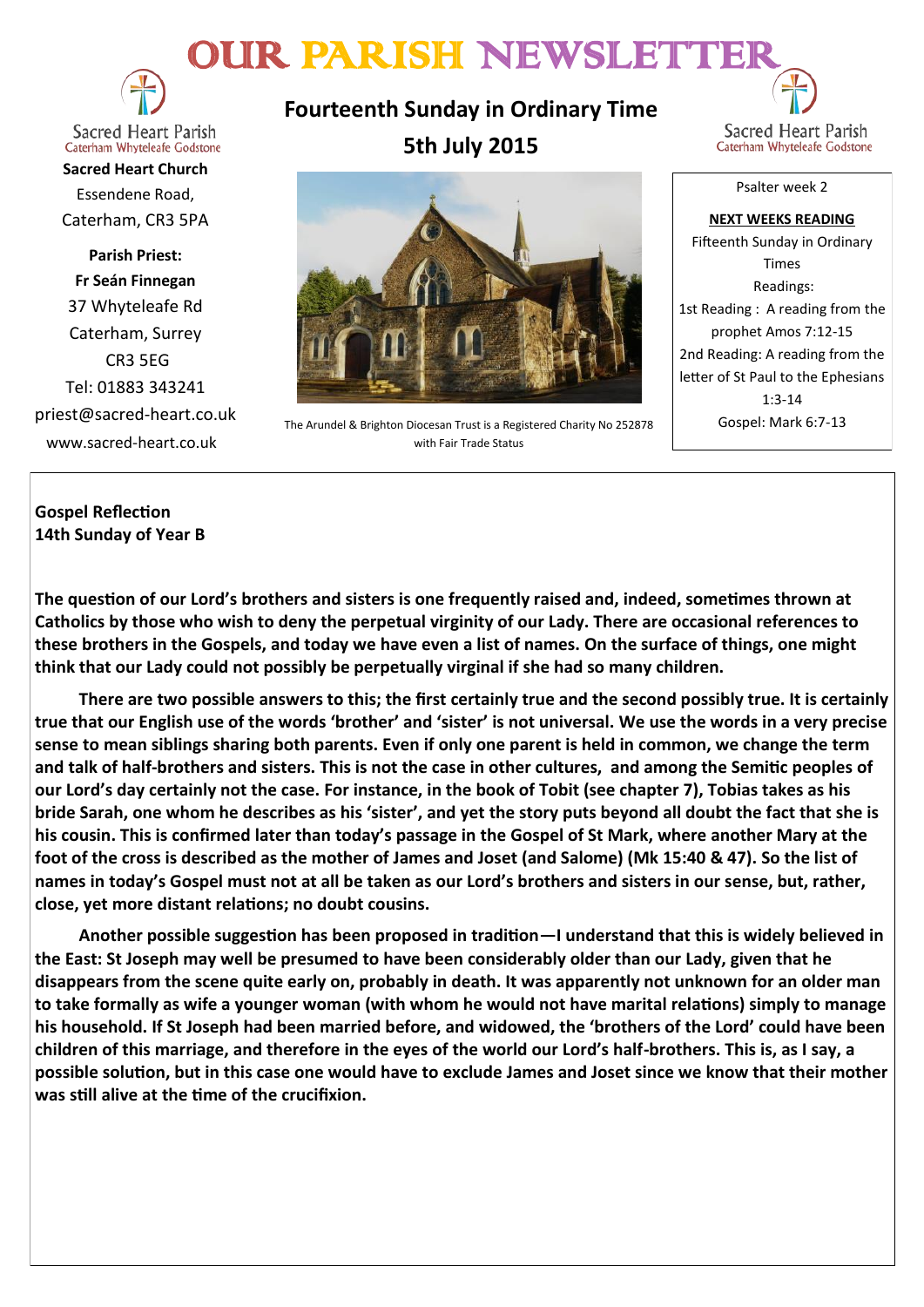# marriage care

# **New opportunities to work for national charity Marriage Care**

We have a number of new paid roles within the national support team at Marriage Care to help us support our gifted team of over 700 volunteers, across England and Wales and Gibraltar. For more information see http:// www.marriagecare.org.uk/get-involved/jobs/

Marriage Care (formerly Catholic Marriage Advisory Council) was founded from within the Catholic community in 1946 to offer support to ex-servicemen and their families in rebuilding relationships after the war. Our marriage preparation and

support service enables couples to build and sustain strong, fulfilling, healthy marriages, as we draw on Catholic Christian tradition and contemporary research to help couples focus on the quality of their relationship with each other. Through our relationship counselling service we accompany, with compassion and practical wisdom, couples who find themselves in need of support on their journey.

We're the largest faith-based provider of relationship support services in England and Wales, committed to support couples and individuals in the best and worst of times in their relationships, regardless of their ability to pay.

For more information about Marriage Care and our services please visit the web site www.marriagecare.org.uk/



**Baptisms** Leo Hughes will be Baptised next week.

## **SACRED HEART PARISH BBQ**

Saturday 18th July 2015 Food 5-7pm Band 7pm *(Back in the day)* Last orders 11pm Carriages midnight CASH BAR & BBQ - salad included Please come to support the parish and join the fun



Tickets £5 per adult, 17 years and under are FREE Tickets available after Mass this Sunday Ticket price includes 2015 Social Club membership

## **St Vincent de Paul**



The Sacred Heart Parish is re-establishing a St Vincent de Paul (SVP) Society. To get things off the ground there is a meeting on Friday 10th July, 7.30pm in the Committee Room. Whether you have attended before or wish to find out more about the Society please come and join us. All are welcome. Please contact the Parish Office for more information.

### **Safeguarding**

The Safeguarding reps will be in the Parish Office from 7pm to 8pm on Thursday 9th July 2015 for any parishioners working within the Parish that require a DBC to complete paperwork. There are packs available in the entrance to the Church with relevant paperwork. Please email the reps on safeguardingreps@gmail.com to confirm attendance or to check anything prior to 9th July. Thank you

## **World Youth Day 2016:**

Anyone who is interested in joining Pope Francis and millions of young Catholics in Krakow, Poland, next year should contact Jack Regan, Diocesan Youth Adviser for further information or to receive an application pack. Applicants should be aged between 16 and 35 as at 24th July 2016. Phone 01293 651158 or email [jack.regan@dabnet.org](mailto:jack.regan@dabnet.org)

## **DIOCESAN FINANCIAL SECRETARY**

The Financial Secretary is retiring In December and the Bishop and Diocesan trustees are seeking a replacement. The Financial Secretary implements the Diocesan policy and strategy for all aspects of financial management and legal administration of the Diocese and its assets. S/he is responsible for - preparation of the Diocesan statutory accounts; monitoring budgetary controls; property and other insurances; property transactions; procurement of buildings, land and services; banking and investments; payroll and employment matters; legal compliance, etc. The Financial Secretary also advises and supports parishes and schools in these areas. S/he should be educated to degree level and hold relevant professional qualifications. S/he must be a practising Catholic. A competitive salary will be offered for a 35 hour working week based in Hove. Please contact Mgr John Hull: telephone: 01273 859701 or email: vg@dabnet.org for an application form and job description. Closing date: 10 July.

#### **Offertory Collection**

Sincere thanks for your generosity last weekend: Offertory: £774.64 (Gift Aid £290.37) Second collection Peter's Pence: £280.36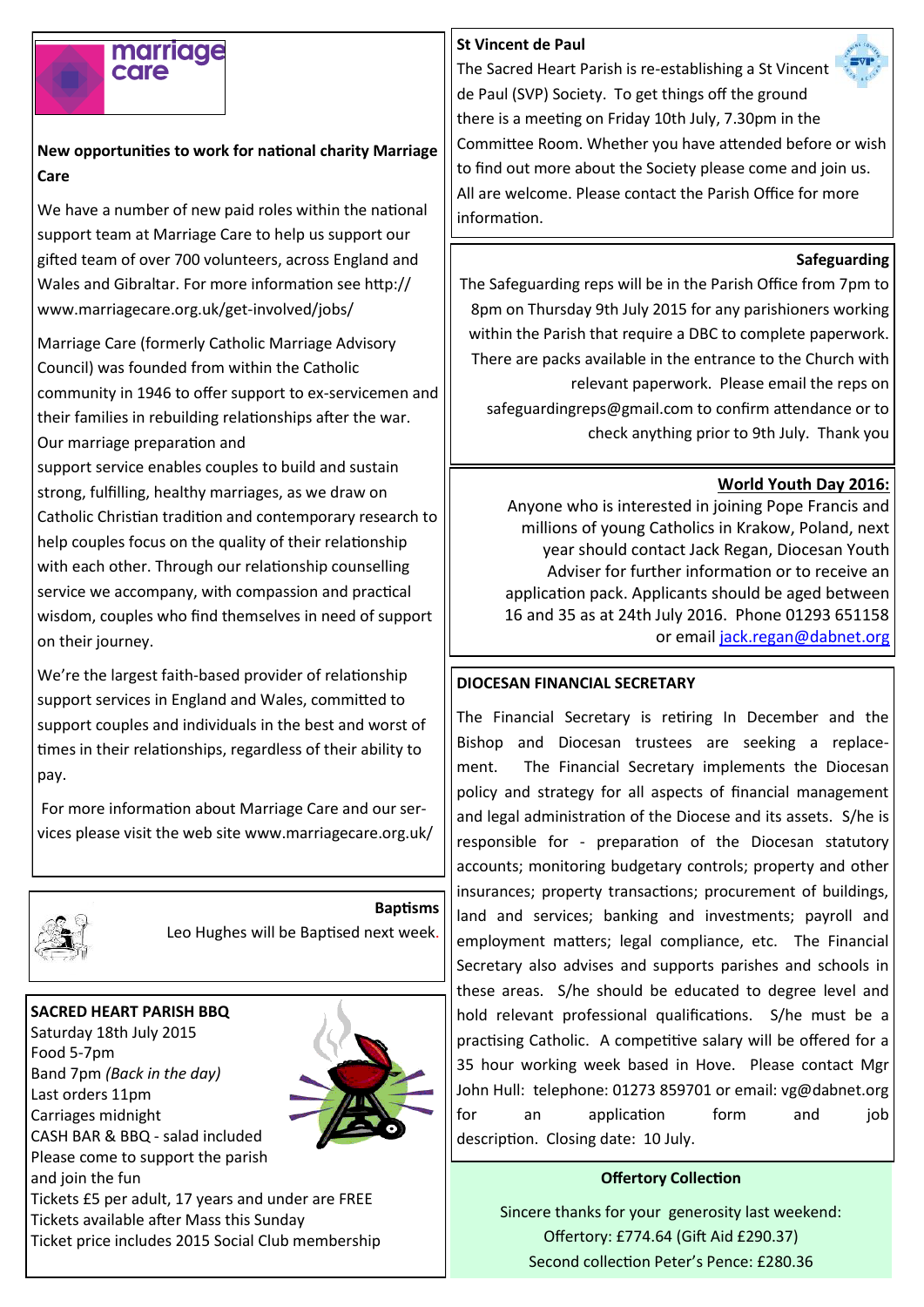# **WHAT'S ON IN THE PARISH THIS WEEK**

| Sun 5th:  | CHILDREN'S liturgy at 9am & 10:45am Mass        |  |
|-----------|-------------------------------------------------|--|
|           | Teas & Coffee after 9am & 10:45am Mass          |  |
|           | 8:15am departure for Festival 50 trip           |  |
| Mon:      | Teas & Coffees after Mass (Old Hall)            |  |
| Tues:     | 9:15am - 11:15am Toddler Group (Old Hall)       |  |
|           | 10am Mass— the St. Francis' Yr6 leavers and the |  |
|           | whole of St Francis School will celebrate       |  |
|           | Mass with us.                                   |  |
| Thurs:    | 7pm-8pm - Safeguarding reps in Parish Office    |  |
| Fri:      | 7:30pm - SVP Meeting (Committee Room)           |  |
| Sun 12th: | CHILDREN'S liturgy at 9am Mass only             |  |
|           | 10:45am Youth Mass                              |  |
|           | Teas & Coffee after 10:45am Mass                |  |
|           |                                                 |  |

#### **Second Collections**

Next week there will be a second collection for The Apostleship of the Sea - this collection is **not** eligible for Parish Gift Aid. Please do not use your envelopes for this collection.

Please remember in your prayers the souls of Eileen Kelly and Richard Richardson who passed away recently.



The Requiem Mass for Eileen Kelly will be held on Monday 6th July at 10am.

#### **Pilgrimage to Fatima**

From 22nd November to 28th November 2015. Including all excursions for £629. Early booking is strongly recommended. For further information call Mrs Mozzi on 0208 472 0843 or 07859 027301.

Friday 10th July - A talk by Dr. Peter Shipley on 'EUROPE'S LAST PARTY - THE MARRIAGE OF THE

KAISER'S DAUGHTER, 1913', and the story of Europe's Rulers before the first World War. To take place in the Old Hall at 7:30pm. All Welcome.

#### **Teenage Weekend At Worth Abbey**

This retreat week is a chance for young people (in school years 9-12) across the diocese (and beyond) to come together, make new friends, go deeper in prayer, explore their Catholic faith, and have a great adventure in such a wonderful setting during the Summer Holidays . It forms part of an ongoing retreat programme run in partnership between Worth Abbey's *Open Cloister* and the Lay Community of St Benedict. These retreats have been running successfully for over 10 years, and offer young people a unique retreat experience, which draws upon the skills of trained youth workers and the wisdom and generous hospitality of the Benedictine monks. For booking forms, bursaries and info please contact Mary Hunt ([mary\\_hunt@hotmail.co.uk\)](mailto:mary_hunt@hotmail.co.uk)



**Your Prayers are requested for the following persons who are ill or housebound.** 

Pat Knight; Kathleen & John Saunders; Helen Keogh; Daisy Hill; Christopher Browne; Kit Monk; Krista Thompson; Jane Hill; Rosemary Whale; Pam Weaver; Jimmy & Bridie Mullen; Bernie Horrocks; Margaret Robertson; Heather Tordimah; Jenny Rowen; Elizabeth Daley; Eileen & Rose Lattimore; Bryan Smith; Rose Knight; Oliver Farrell; Richard Richardson; Seeta Pillay; Christopher Miles; Pat McCoy; John Dunlop, Elise O'Connor, Malcolm Bowen, John Gilford, Chris Norman, Bridget Crook, Baby Tabitha Harrison, Christine Vernon, Peggy Sisman, Bruno Louis-Joseph, Maureen Kelly, Sheila French & Val Williams.

On Tuesday 7th July, the St . Francis' Year 6 Leavers and the whole of St Francis' School will join us at the 10.00am Mass.

On Wednesday 8th, Bishop Richard will be saying Mass at the Holy Family Church, Reigate at 11.45am: everyone is very welcome to come.

Fr Seán will be away from 13th July to the 24th: Masses, including weekdays, will be celebrated by Fr Stephen Dingley or Fr Terry Martin.

#### **Scouting at the Church**

The 5th Caterham (Sacred Heart) Scout Group is an outgoing, friendly and vibrant group, and has been a church group since 1988 and meets at the church during school term time, and hold its church parades once a term at the church.

Beavers (aged between 5 3/4 - 8) Tuesday 6.15pm - 7.15pm Cubs (aged between 8-10 1/2) Monday 6.30pm - 7.45pm Scouts (aged between10-14) Tuesday 7.30pm - 9pm

If you would like your child or children to join, or if you are aged 14 and over and would like to volunteer to help please contact the Group Scout Leader Paul Lovell on 07712436591 or email paul lovell@rocketmail.com

#### **Community Notice board**

Parishioners are welcome to put up personal advertisements on the Community Notice Board (to the right of the Sacristy door in the Church porch). If you have something for sale or if you are looking for a room to rent please feel free to put up a notice. We just ask that you do not use the Office as a point of contact.